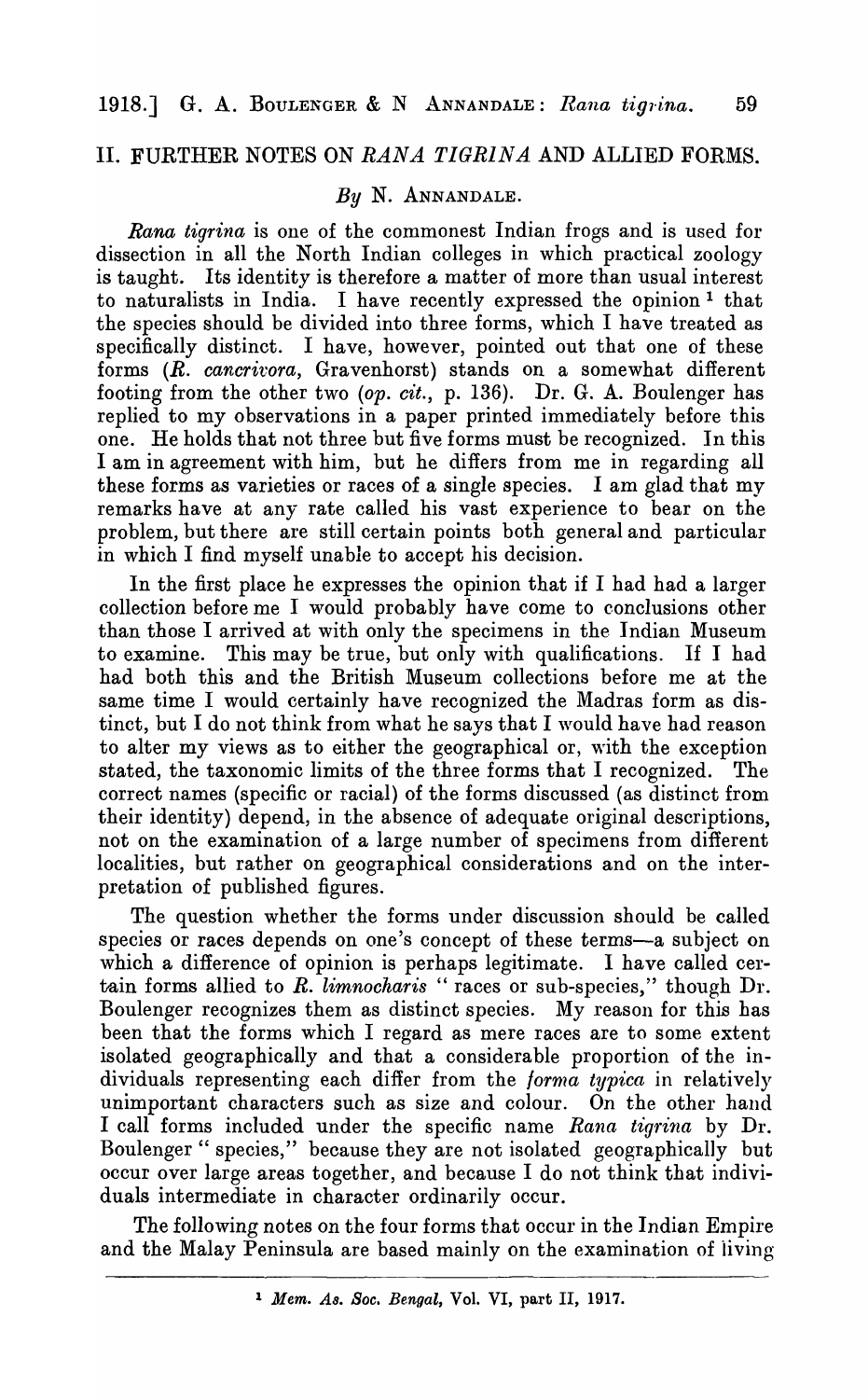or freshly preserved specimens examined since I have had the advantage of reading Dr. Boulenger's notes.

#### Rana tigrina, Daudin.

I have little to add to Dr. Boulenger's notes on this frog except in reference to its geographical distribution. I will, however, discuss the form and structure of its inner metatarsal tubercle in dealing with *Rana crassa.* 



FIGs. 1, la.-Hight foot of *Rana tigrina* from Calcutta, with metatarsal tubercle enlarged.

*Geographical distribution.-I* have made a careful examination of the specimens in the Indian Museum referred to in my original paper  $(op. cit., pp. 125-126)$  and find no reason to change my opinion as to the great majority of them. The form certainly occurs not only in Northern India, but also at many places in the south of Peninsular India, as well as in Assam, Burma and Yunnan. Its range thus overlaps that of both *R. crassa* and *R. rugulosa.* Apparently it differs in habits from both these forms, being feebly or not at all possessed of powers of burrowing.

# Rana rugulosa, Wiegmann.

The name of this species depends entirely on the interpretation of Wiegmann's figure. 1 I have great hesitation in differing from Dr. Boulenger on a point of interpretation, but cannot agree with him that the snout is represented as being pointed; indeed, Wiegmann says " Schnautze stumpf." Nor can I agree that the feet are meant to be ,vebbed in exactly the same way as in the figure of *Rana vittigera* on the same plate. I have no doubt, therefore, that the types of my *Rana burkilli,* which are in very good condition, and also the series of specimens sent to me by Dr. Malcolm Smith from Siam are specifically identical with the specimen that Wiegmann selected to be figured as typical of his *R. rugulosa.* 

<sup>1</sup> *Nov. Ac. Ac. Leop.,* XVII, pl. xxi, fig. 2 (1835).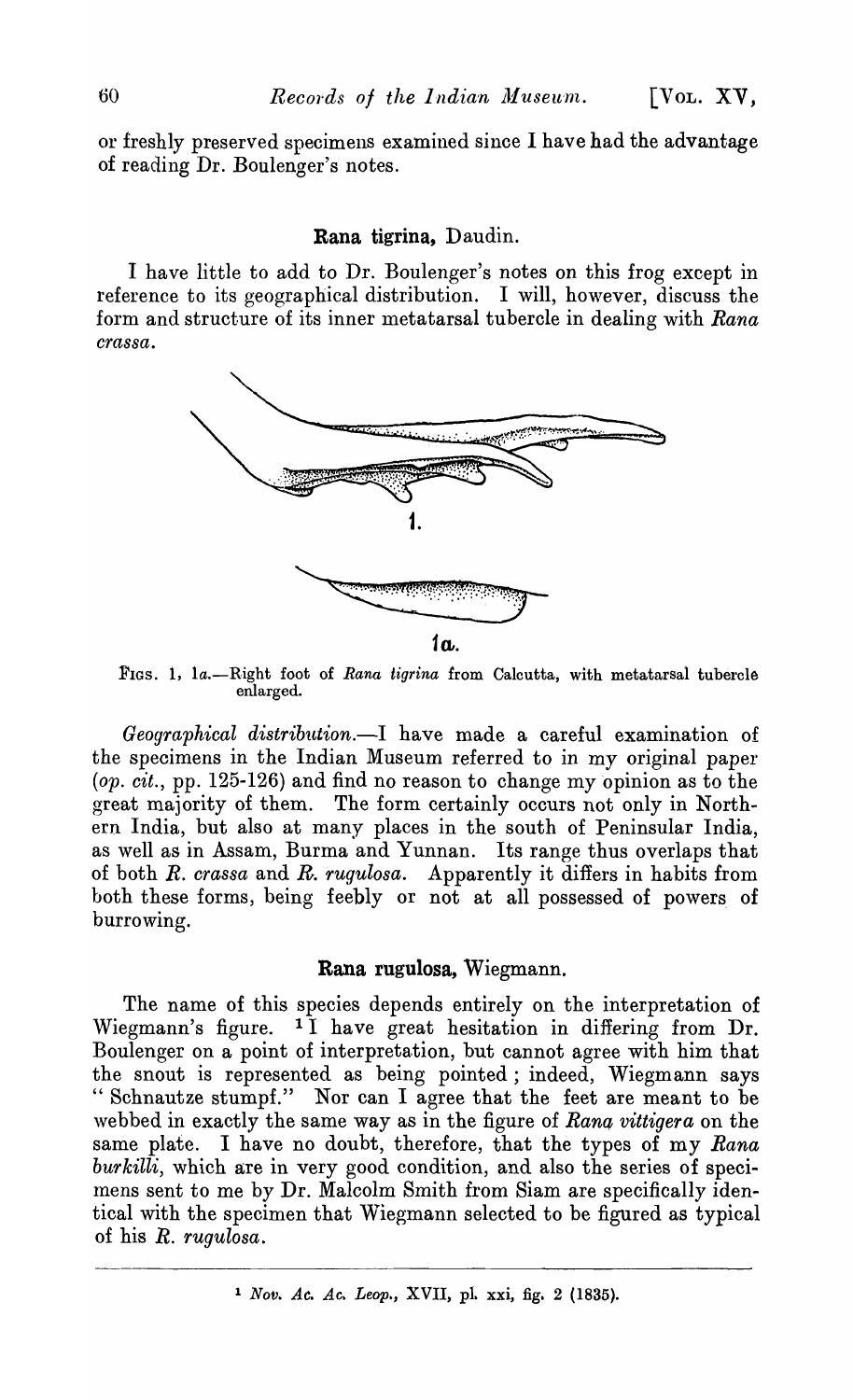# 1918.J G. A. BOULENGER & N ANNANDALE: *Rana t1:grina. 61*

Dr. Smith<sup>1</sup> has recently sent me three tadpoles, which agree well with Flower's figures.

*Geographical distribution.-The* species appears to be widely distributed in Burma, Siam and China. In Burma it is found commonly with *Rana tigrina, s. s.* and in Southern Siam with *R. cancrivora*, but apparently it does not penetrate far south into the Malay Peninsula.

According to Burkill<sup>2</sup> both this species and *R. tigrina* are eaten by the Burmese. At Prome the former is said to be distinguished from *R. h"grina* (which the Burmese call Hpa Zang under the name Hpa Boung-she. It is stated by them to differ also in habits, in which apparently it resembles *R. crassa,* although the inner metatarsal tubercle is usually small and resembles that of *R. tigrina* in structure. The tubercle is perhaps, however, somewhat more prominent than in the latter.

## Rana crassa, Jerdon.

### *1854. Rana crassa,* Jerdon, *Jou'rn. A8. Soc., Bengal,* XXII, p. 53l.

Jerdon's original description of this species is very short and is not accompanied by a figure. The frog is, however, in my opinion quite distinct. The reason why I did not recognize it was that the only specimens I had examined were very old and all more or less distorted. Dr. J. R. Henderson has been kind enough to send me five living frogs fronl Madras. A comparison of these specimens with those already preserved in the Indian Museum has convinced me that there is much less variation within the limits of *Rana tigrina, s.s.* than I formerly thought to be the case.<sup>3</sup>

The most important difference to be recognized in preserved material lies not so much in the size as in the structure of the inner metatarsal tubercle, and this character is very liable to be obscured. In *R. crassa*  the tubercle is usually larger than in *R. tigrina, s. s.,* but my original statement that its size is not correlated with other characters is literallv correct so far as either form is concerned. In  $R$ . tigrina, however, it is a simple broad longitudinal ridge rounded on the inner surface and situated at some little distance behind the base of the fifth toe; whereas in *R. crassa* it is much more prominent (at any rate in the living frog) and is distinctly concave on the inner surface, with a strong blunt carina running along its lower margin. It is also situated further forward

<sup>1</sup>Dr. Smith has just published further figures of the tadpole. See *Jorn. Nat. Hist· Soc., Siam* II, p. 263, pI. iv, figs. 2, *2a.* 

<sup>2</sup>*Agricult. Ledg.,* No.2, pp. 13 and 15 (1911).

<sup>&</sup>lt;sup>3</sup> Since Dr. Boulenger saw this note Dr. Henderson has sent me twelve further specimens of *R. crassa* well preserved in spirit. So far as the immediate neighbourhood of Madras is ooncerned they bear out the views expressed abovo. There is, howevcr, one very important fact connected with them, *viz.,* that Dr. Henderson captured at tho Same time a single specimen to which he drew my attention and which I cannot distinguish from *R. rugulosa* from Burma. The occurrence of a single individual of this form, so far from its proper home, suggests the question, may not *R. rugulosa* (or *R. tigrina* var. *burkilli* as Dr. Boulenger calls it) have arisen as a mutation of *R. crassa?* The faot that specimens of  $R.$  crassa itself have been found sporadically in Northern India, would further suggest that it also may have arisen as a mutation, from the typical *R. tigrina.* Further evidence is, however, necessary before attempting to answer this question. In any case it has no bearing on the taxonomic position of *R. cancrivora.*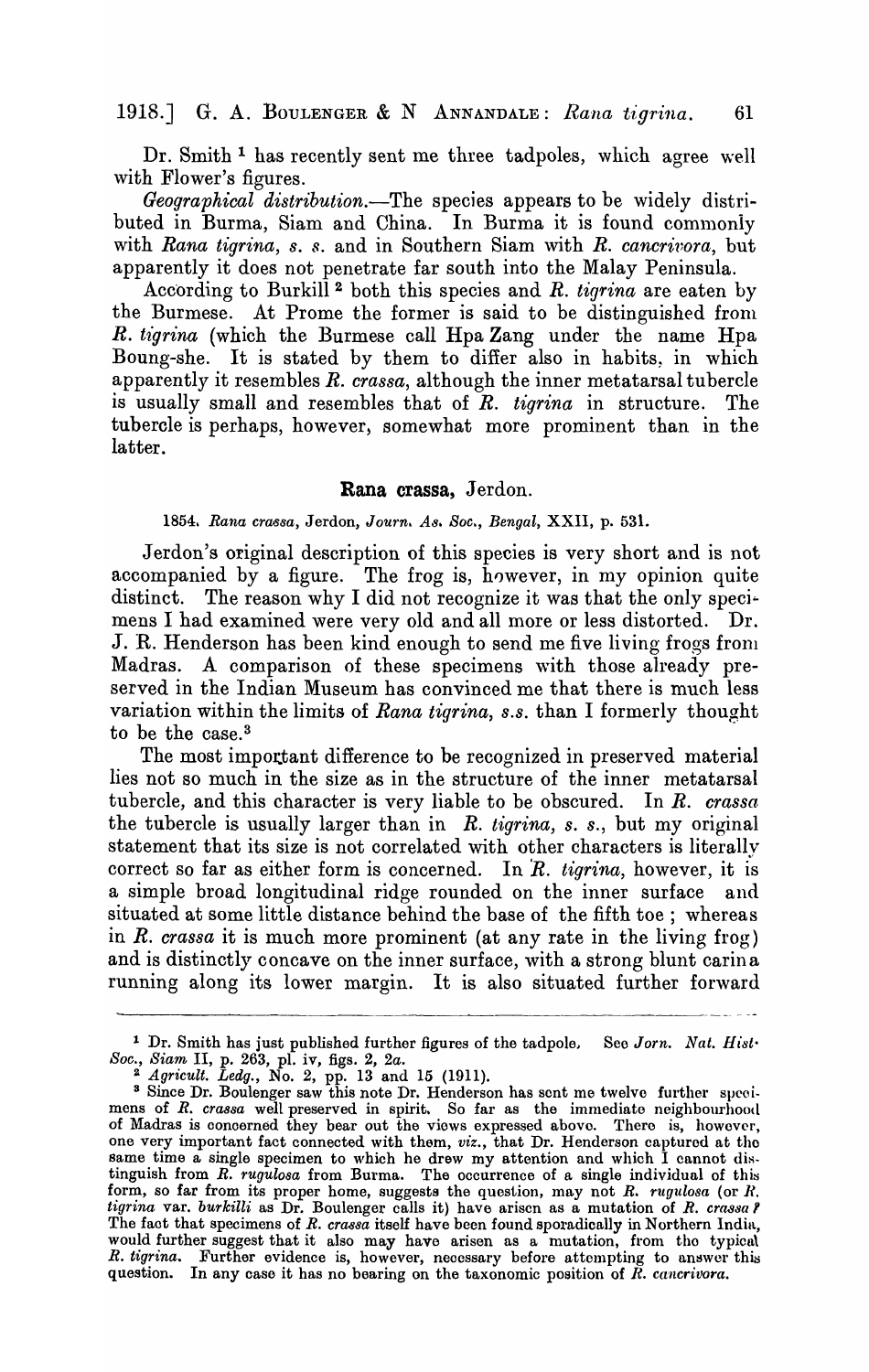on the foot, ahnost parallel to the basal part of the toe, and has a much stiffer consistency, being strongly cornified in old frogs. When specimens are preserved in spirit, however, the tubercle is apt, owing to the shrinkage of the soft tissues of the foot, to collapse in such a way that its concave surface lies fiat on the sole and is thus entirely concealed. This has occurred in all the old specimens that I have examined.



Figs. 2, 2a, 2b.--Right foot of *Rana crassa* from Madras  $(x, 2)$ , with metatarsal tubercle further enlarged.

The colour of living specimens from Madras is similar to that of *R*. *tigrina*, but much duller, a dull brown being substituted for the greens and yellows, and with the exception that the throat is spotted with black. In general appearance the frog seems to be very like *R. rugulosa,*  and Indian specimens that I referred to as being intermediate between that species and  $R$ . *tigrina* actually belong to  $R$ . *crassa*.

I have been able to examine only two tadpoles that can be assigned to this species. In one of them the hind legs are fairly well-developed, while in the other the toes are already differentiated. So far as it is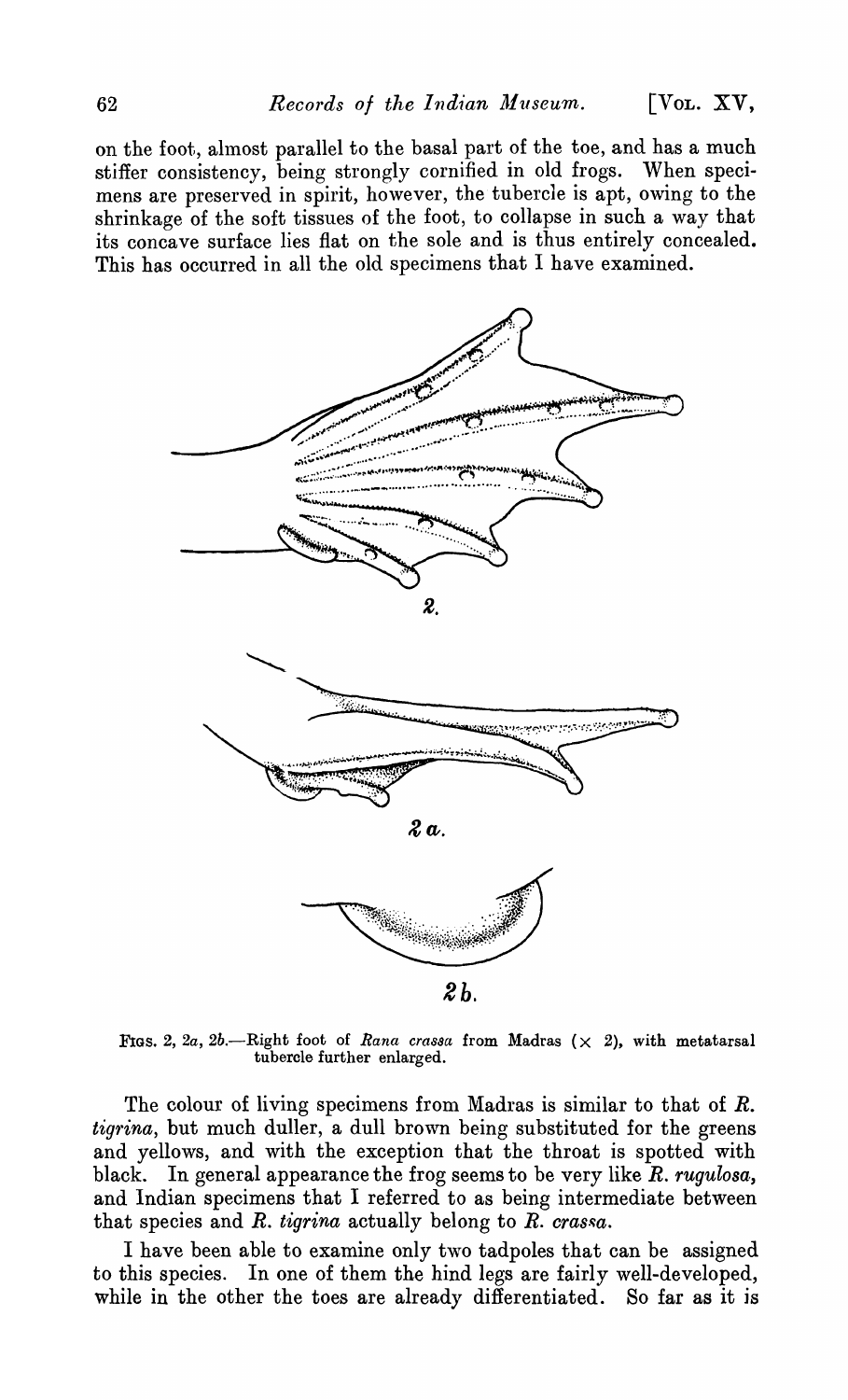possible to make a definite statement on the basis of this material, they differ from those of the true *R. tigrina* in the following particulars :-

They are larger and of stouter build, with the abdomen more convex; the dorsal surface is more densely pigmented and there is a pale band extending backwards in an oblique direction from the nostril to a pale space surrounding the eye. They very closely resemble those of *R. rugulosa,* except that the dorsal membrane of the tail is not so elevated and that the coloration of the dorsal and lateral surfaces of the head and body is less uniformly mottled.

*Geographical distribution.-The* following specimens in the collection of the Indian Museum must be transferred to this species :-

9025. Agra, United Provinces. Agra Mus. (Ex.). 12572. Chandbally, Orissa. C. H. Dreyer. 9074·5: 9071. Ceylon. Dr. Kelaart. 9017: 9057: 9060. Colombo, Ceylon. Dr. J. Anderson.

Combining my records with those of Dr. Boulenger, we find, therefore, that *R. crassa* is by no means confined to South India, in some part of which it probably occurs together with *R. tigrina*, s.s., and Ceylon, where it may occur alone. It is known from Agra and Benares in the United Provinces, from Orissa, from the town of Madras and from several other localities on both coasts of the Indian Peninsula, as well as from several localities in Ceylon.

The behaviour of the living specimens sent to me from Madras differed totally from that of individuals of *Rana tigrina, s. s.* The former when placed in a vivarium the bottom of which was covered with sand, burrowed immediately and concealed themselves below the surface. This I have never known *R. tigrina* to do. Moreover, they did not possess anything like the same power of leaping.

### Rana cancrivora, Gravenhorst.

Dr. Boulenger's notes rather lead me to think that there may be in the Malay Archipelago several races or species closely allied to this form. Dr. Van Kampen's var. *angustopalmata*<sup>1</sup> may perhaps be distinct after all. My chief reason for including it in the synonymy of *R. cancrivora*  was a letter from him in which he wrote as follows :-" My *angustopalmata* has a still somewhat shorter web than this *R. cancrivora,* but this difference does not occur in all specimens from Celebes, and as it is very difficult to describe it is perhaps better to drop the name."

It is important, therefore, that I should make it quite clear that  $m\mathbf{v}$ description was based almost entirely on specimens from Siam, one of which Dr. van Kampen had kindly compared with specimens from Java, the type locality of the species. I had also examined a series of old and sodden specimens from North Borneo, but had paid, in accordance with my usual rule, comparatively little attention to them.

Doubt has been cast by Dr. Boulenger on the identification of the tadpole of this frog by Dr. van Kampen. *R. cancrivora* is a very common frog in the plains of Java, where *R. limnocharis* is, according to

<sup>1</sup> In Weber's *Zool. Ergebn. Neid. Ost.-Ind.,* IV, p. 388, pI. xvi, fig. 30.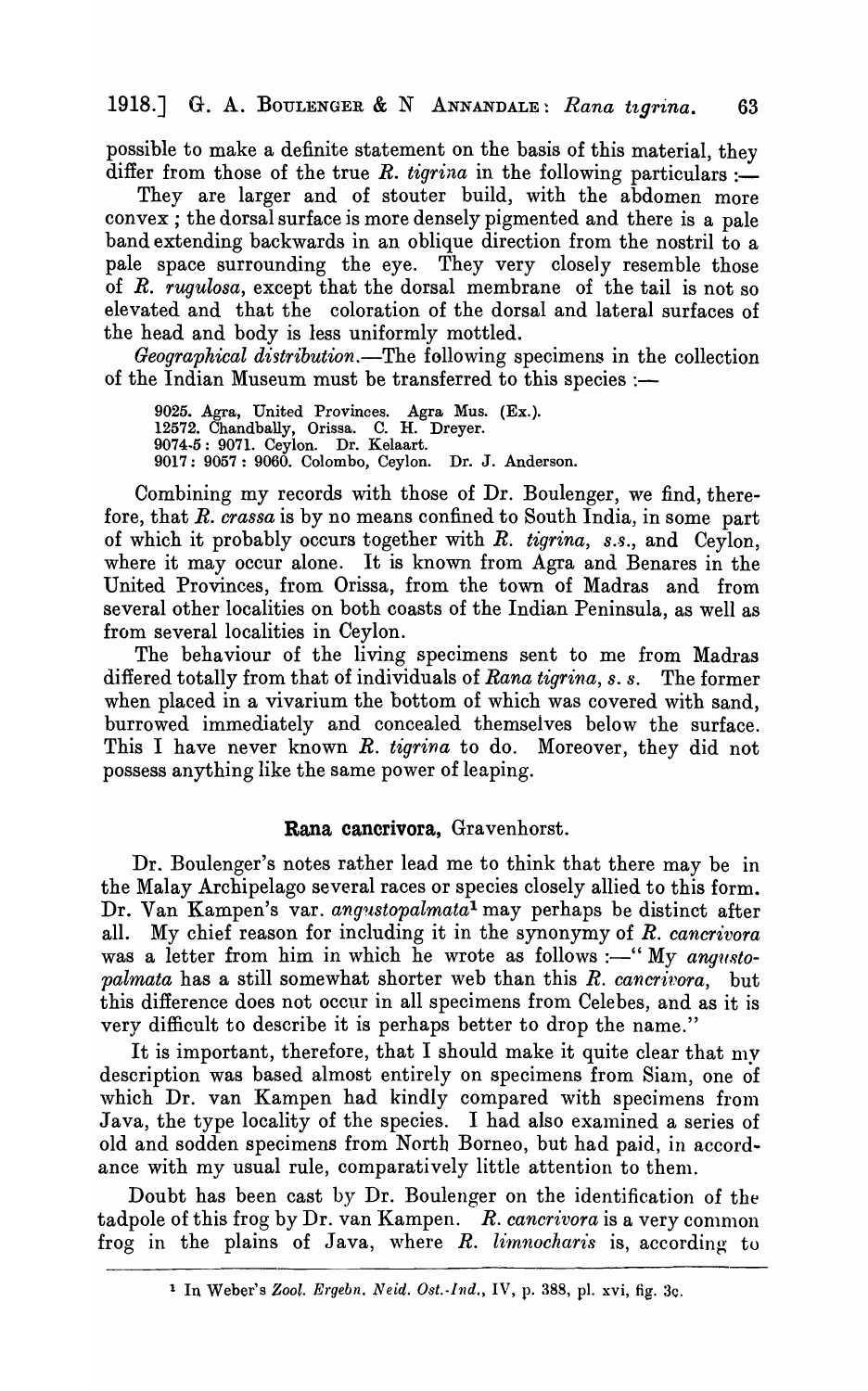Barbour,<sup>1</sup> scarce. Dr. van Kampen paid great attention to the Batrachian larvae of the island when resident there for some years and it seems to lne improbable that a tadpole so peculiar as that of the *R. tigrina* type, had it been at all common, would have escaped his notice. Moreover, Dr. Malcolm Smith of Bangkok has sent me tadpoles from Siam that



FIGS. 3, 3a.-Tadpole of *R. cancrivora* from Siam  $(x 2)$ , with mouth-disk further enlarged.

conform, with minor differences, to the *R. limnocharis* type, and which he identifies as those of *R. cancrivora*. About them he writes :-

" The specimens that I sent you last week are I think without doubt *cancrivora*. My men brought in a large number from the mouth of the Chumpon River (P. Siam), where the frog was common, and with young ones just leaving the water from which I have made the diagnosis. They differ from van Kampen's description only in the3rd or lowest tooth row of the lower lip. In *cancrivora* this is nearly or quite as long as the row above, whilst in *limnocharis* it is only half the length. Koh Lah specimens confirm this, but I will get some living tadpoles and confirm the frog."<sup>2</sup>

The chief differences between these tadpoles and the larvae of R. *limnocharis* are that (1) the dorsal membrane of the tail is much less sinuate in outline; (2) the tail is shorter and less pointed, and (3) the ---------------------------------------------

<sup>1</sup>*Memoirs of the M'ltse'llm of Comparative Zoology at Harvard College,* Vol. XLIV, No.1, p. 65.

<sup>2</sup> Dr. Smith has recently (October lOth, 1917) sent me the following additional note :- "There is other evidence, however, by which I am quite sure that *R. rugulosa* and *R. cancrivora* are distinct. Their breeding calls are entirely different. That of the former is a deep " wrnk, wrnk, wrnk  $(WR N\tilde{K})$ " of the latter a loud bleat, something like the noise produced by a goat. I have kept them both and am sure on this point." I understand that Dr. Boulenger now accepts *R. cancrivora* as distinct. Dr. Smith (Journ. Nat. Hist. Soc., Siam II, 264) has just published a note on the tadpole.